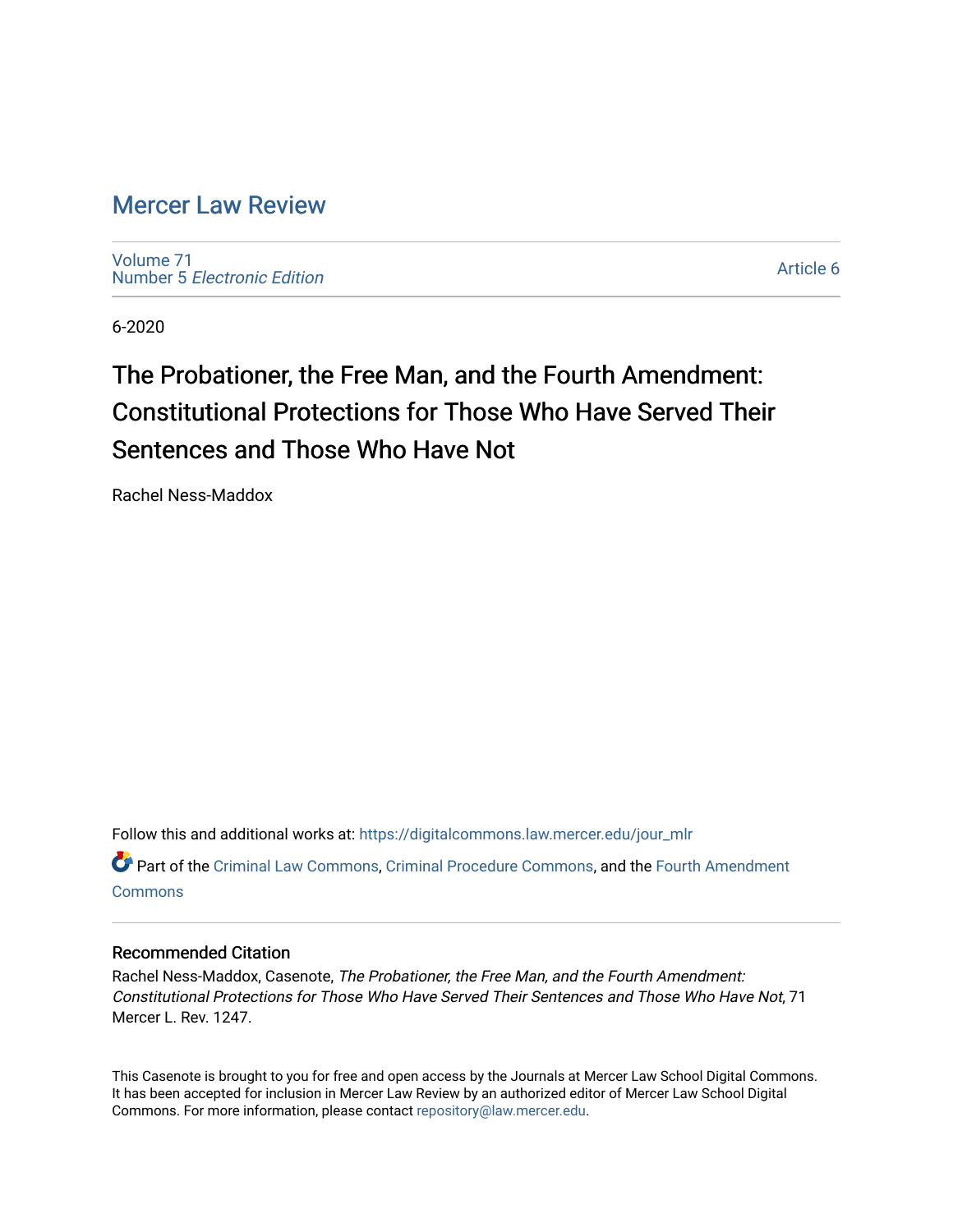# **The Probationer, the Free Man, and the Fourth Amendment: Constitutional Protections for Those Who Have Served Their Sentences and Those Who Have Not\***

### **by Rachel Ness-Maddox**

#### I. INTRODUCTION

In *Park v. State*,<sup>1</sup> the Georgia Supreme Court evaluated whether persons convicted of sexual offenses and subsequently classified as "sexually dangerous predator[s]" may be required to wear Global Positioning System (GPS) tracking devices after serving their full sentences, including fulfilling probation or parole requirements.<sup>2</sup> The court held that, under the Fourth Amendment of the United States Constitution,<sup>3</sup> such a requirement is invalid because it infringes on the right free people have against unreasonable searches and seizures executed by the state—no matter the crimes for which they were convicted or their status as registered sex offenders.<sup>4</sup> However, the court made clear that this holding only applies to individuals who have

3. U.S. CONST. amend. IV.

<sup>\*</sup> I would like to thank my faculty advisor, Professor Tim Floyd, for his feedback and encouragement during the writing process. I am also deeply grateful to my wife, Heather Ness-Maddox, for her incredible patience with me throughout school and especially the writing of this Article.

<sup>1.</sup> 305 Ga. 348 (2019).

<sup>2</sup>*. Id.* at 348.

<sup>4</sup>*. Park*, 305 Ga. at 360–61. The court held that O.C.G.A. § 42-1-14(e) (2019) was "unconstitutional on its face" because the statute authorized the search of those "no longer serving any part of their sentences in order to find evidence of possible criminal conduct." *Id.*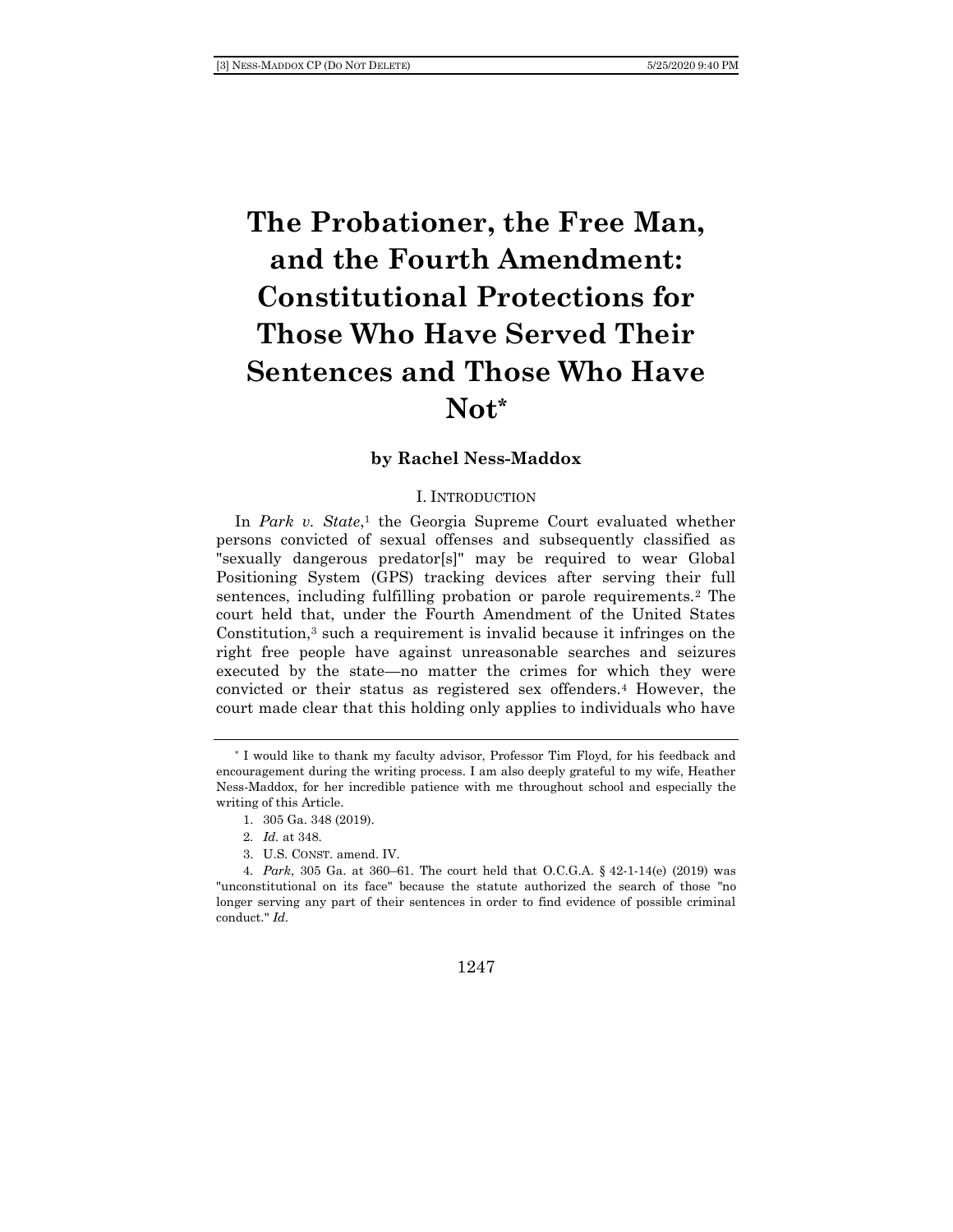served their full sentences—nothing in the majority opinion indicated that individuals on probation or parole may not be subjected to long-term (or even lifelong) tracking requirements, and the concurring opinion specifically endorsed that punishment.<sup>5</sup>

The holding in this case is significant for three primary reasons. First, the court ruled that O.C.G.A.  $\S$  42-1-14(e)<sup>6</sup> is unconstitutional to the extent that it permits tracking individuals who have already served their sentences.<sup>7</sup> Through this holding, the court drew a line in the sand over which the state cannot step to continue punishing persons who have finished their official sentences, ensuring that even those convicted of the most serious offenses are entitled to constitutional protections. Second, through *Park*, the state of Georgia joined a national discussion of Fourth Amendment protections regarding the long-term GPS tracking of people at various stages of parole, probation, and freedom. Finally, despite these developments, the majority opinion implies,<sup>8</sup> and the concurrence assures, that the General Assembly is welcome to make minor changes to  $O.C.G.A.$  § 42-1-14(e) to ensure the constitutionality of what amounts to the same form of punishment under a different name.<sup>9</sup>

#### II. FACTUAL BACKGROUND

In 2003, a jury convicted Joseph Park of ten counts of sexual crimes—one count of child molestation and several counts of sexually exploiting a minor. He was sentenced to serve eight years of a twelve-year prison sentence and was released from custody in 2011.<sup>10</sup> Following the guidelines in O.C.G.A.  $\S$  42-1-14,<sup>11</sup> the Sexual Offender

9*. Id.* at 362 (Blackwell, J., concurring).

11. O.C.G.A. § 42-1-14(a)(1) (2019).

<sup>5</sup>*. Id.* at 361 (Blackwell, J., concurring). Justice Blackwell specified that the *Park* decision did not preclude the legislature from requiring "GPS monitoring as a condition of permitting a sexual offender to serve part of a life sentence on probation." *Id.* The concurrence's endorsement of additional probation to accommodate long-term GPS monitoring is especially noteworthy considering Georgia's significant population of parolees and probationers. As of 2016, Georgia already led the nation in the number of citizens under "community supervision," Danielle Kaeble, *Probation and Parole in the United States, 2016*, NATIONAL CRIMINAL JUSTICE, Apr. 2018, at 11 (2016), https://www.bjs.gov/content/pub/pdf/ppus16.pdf, despite being only eighth in overall population. World Population Review, http://worldpopulationreview.com/states/ (last visited March 28, 2020).

<sup>6.</sup> O.C.G.A. § 42-1-14(e) (2019).

<sup>7</sup>*. Park*, 305 Ga. at 360.

<sup>8</sup>*. Id.* at 353.

<sup>10</sup>*. Id.* at 348.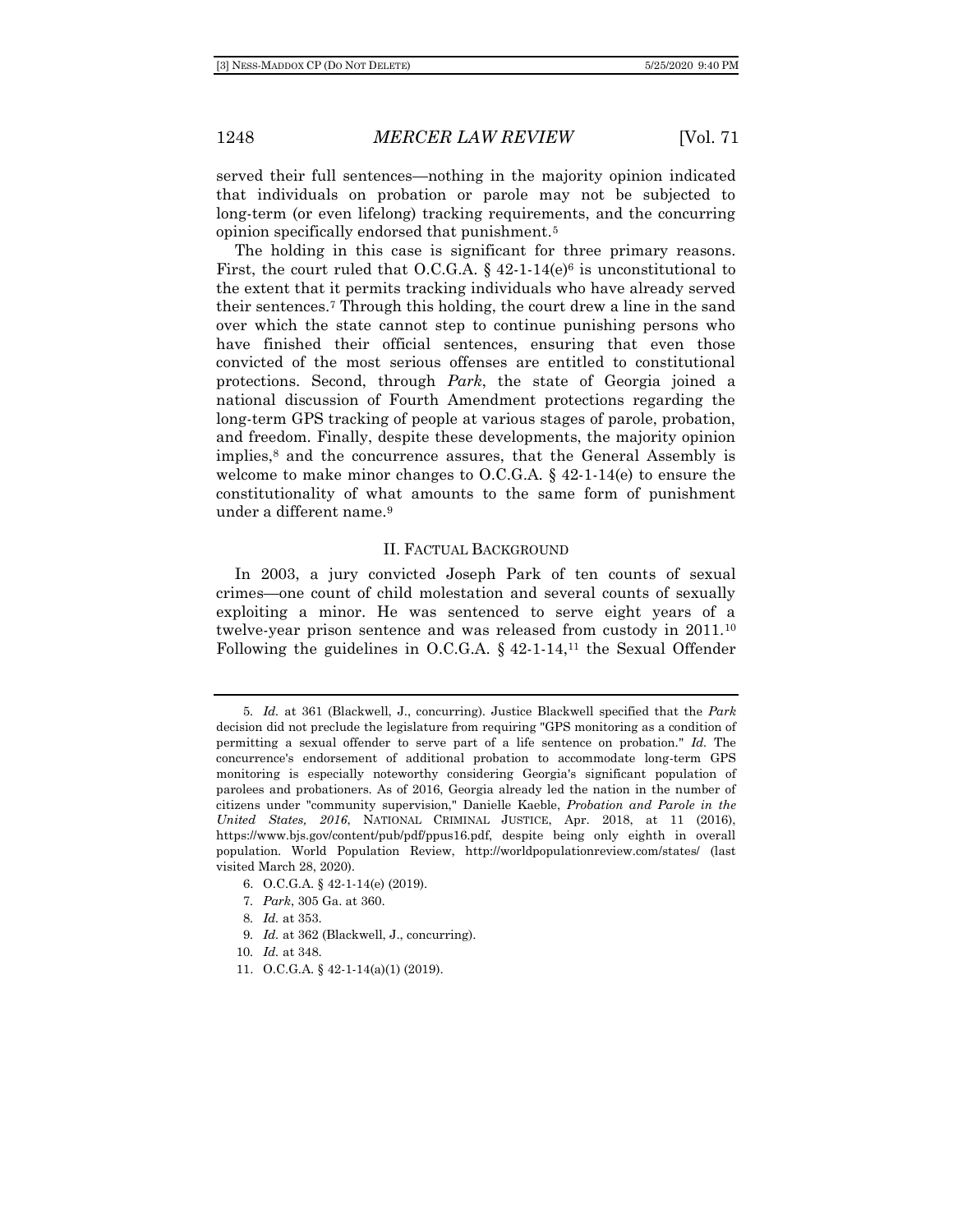Registration Review Board (SORRB) reviewed Park's case and classified him as a "sexually dangerous predator" under the same statute.<sup>12</sup> Under O.C.G.A.  $\&$  42-1-14(e), any convicted person classified as a sexually dangerous predator was required to wear an "electronic monitoring system . . . for the remainder of his or her natural life."<sup>13</sup> Such persons were also required to "pay the cost of such system" while on probation, parole, and after fully serving any sentence.<sup>14</sup>

After receiving his classification, Park requested that SORRB reevaluate his case; SORRB complied but upheld his classification. His failed reevaluation was the first step of several administrative requirements to attempt to upend his classification.<sup>15</sup> Next, in compliance with O.C.G.A. §  $42-1-14(c)$ ,<sup>16</sup> Park "sought judicial review of the agency decision," claiming that his classification and the accompanying tracking monitor requirement violated his due process rights and constituted ex post facto punishment.<sup>17</sup> The Fulton County Superior Court upheld his classification, so Park made a discretionary appeal to the Georgia Supreme Court, which denied it. The supreme court's denial of his appeal left him to live with the superior court's ruling, and he remained classified as a sexually dangerous predator.<sup>18</sup> From that point forward, Park was "required to wear a GPS monitoring device for the rest of his life."<sup>19</sup>

Park violated his parole later that year and returned to prison. After serving this new sentence, he was released from prison in 2015, and he again registered as a sex offender. In early 2016, police believed that Park tampered with his ankle monitor, and he was arrested and indicted for that offense.<sup>20</sup>

At that point, Park filed a general demurrer and argued that O.C.G.A.§ 42-1-14, the validity of which was necessary for his prosecution for tampering with his ankle monitor, was unconstitutional both in its classification requirements and its requirement that sexually dangerous predators wear GPS devices after serving their sentences. The trial court found the statute constitutional and, in 2017, overruled

- 17*. Park*, 305 Ga. at 349, *see* O.C.G.A. § 42-1-14(c).
- 18*. Park*, 305 Ga. at 349.
- 19*. Id.*

20*. Id.* at 349, *see also*, O.C.G.A. § 16-7-29(b)(5) (2019), which illegalized tampering with legally-mandated monitoring devices.

<sup>12</sup>*. Park*, 305 Ga. at 348–49 (quoting O.C.G.A. § 42-1-14(a)(1)).

<sup>13.</sup> O.C.G.A. § 42-1-14(e)(3) (2019).

<sup>14</sup>*. Id.*

<sup>15</sup>*. Park*, 305 Ga. at 349.

<sup>16.</sup> O.C.G.A. § 42-1-14(c) (2019).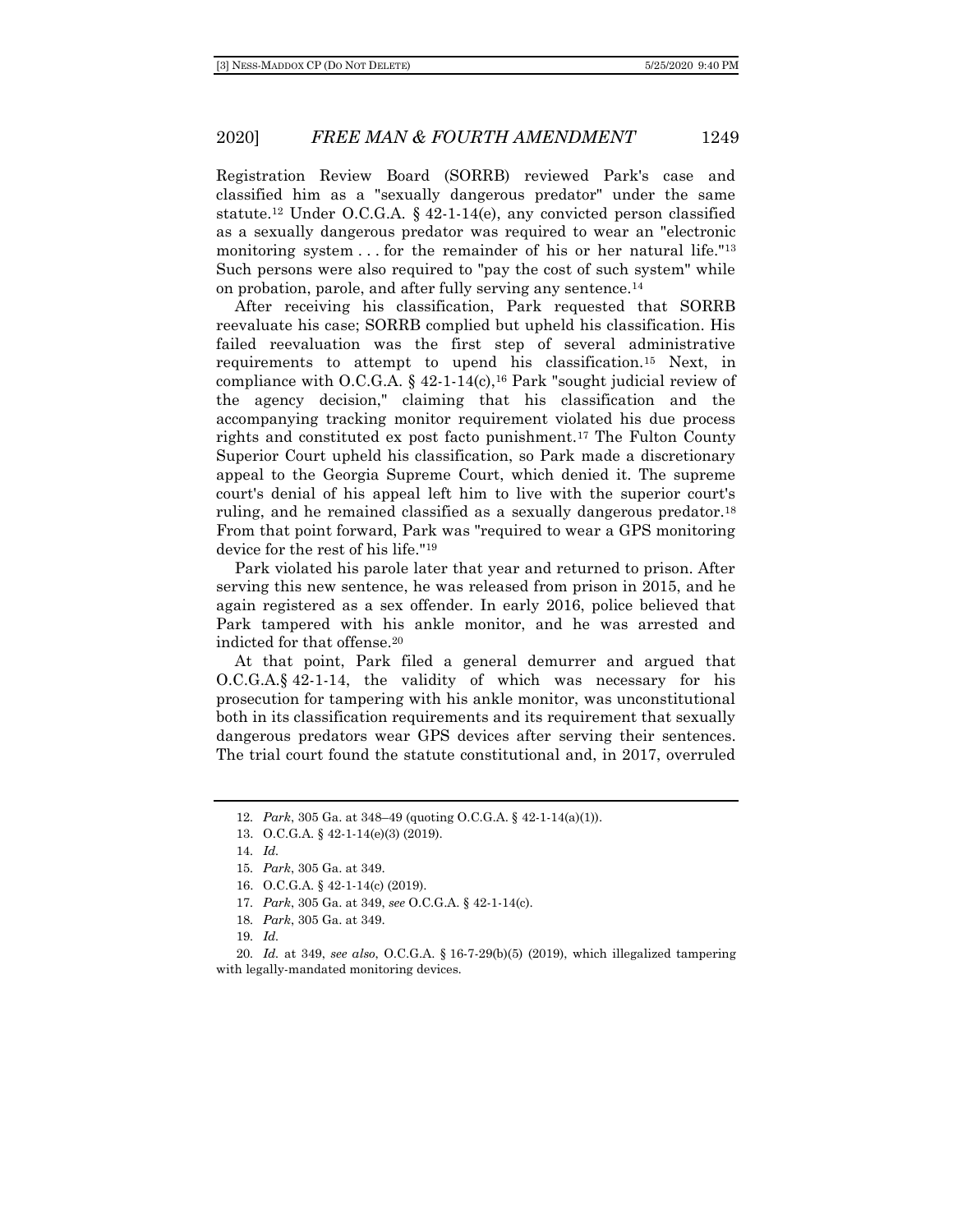Park's demurrer. The court did grant his certificate of immediate review, however, and the Georgia Supreme Court granted his application for interlocutory appeal to determine the constitutionality of O.C.G.A.  $§$  42-1-14(e).<sup>21</sup>

At that point, Park brought multiple claims against the statute's constitutionality, but the supreme court only addressed its validity under the Fourth Amendment, as his claims regarding due process and ex post facto punishment were barred by res judicata as a result of his other appeals.<sup>22</sup> Based solely on Park's Fourth Amendment claim, the supreme court determined that O.C.G.A.  $§$  42-1-14(e) was facially unconstitutional because its lifelong GPS requirement required a constant, ongoing, unreasonable searches of people like Park who had finished their sentences, including probation and parole.<sup>23</sup>

#### III. LEGAL BACKGROUND

## *A. Reasonableness Under the Fourth Amendment and the Parolee & Probationer Exception*

The Bill of Rights was ratified in 1791, and the Fourth Amendment of the United States Constitution has famously protected individuals from the State's "unreasonable searches and seizures"<sup>24</sup> since 1961.<sup>25</sup> Since then, a litany of cases and theories have developed around that simple phrase, defining what constitutes an unreasonable search or seizure.

All statutes are presumed constitutional and, "before an Act of the legislature can be declared unconstitutional, the conflict between it and the fundamental law must be clear and palpable."<sup>26</sup> As a result, the law enforcement action in question must qualify as a "search" to merit consideration under the Fourth Amendment.<sup>27</sup>

<sup>21</sup>*. Park*, 305 Ga. at 349–50.

<sup>22</sup>*. Id.* at 350. Future defendants are likely to ask the court to hold the classification "sexually dangerous predator" unconstitutional, as Park himself raised constitutional claims regarding the classification, but the court declined to address that issue due to res judicata. All the issues barred by res judicata had previously been decided against Park. *Id.*

<sup>23</sup>*. Id.* at 360.

<sup>24.</sup> U.S. CONST. amend. IV.

<sup>25.</sup> The Fourth Amendment always applied to the federal government, but it was not extended to state governments until the Supreme Court's decision in *Mapp v. Ohio*, 367 U.S. 643, 655 (1961).

<sup>26</sup>*. Park*, 305 Ga. at 350 (quoting *JIG Real Estate v. Countrywide Home Loans*, 289 Ga. 488, 490 (2011)).

<sup>27</sup>*. Park*, 305 Ga. at 351.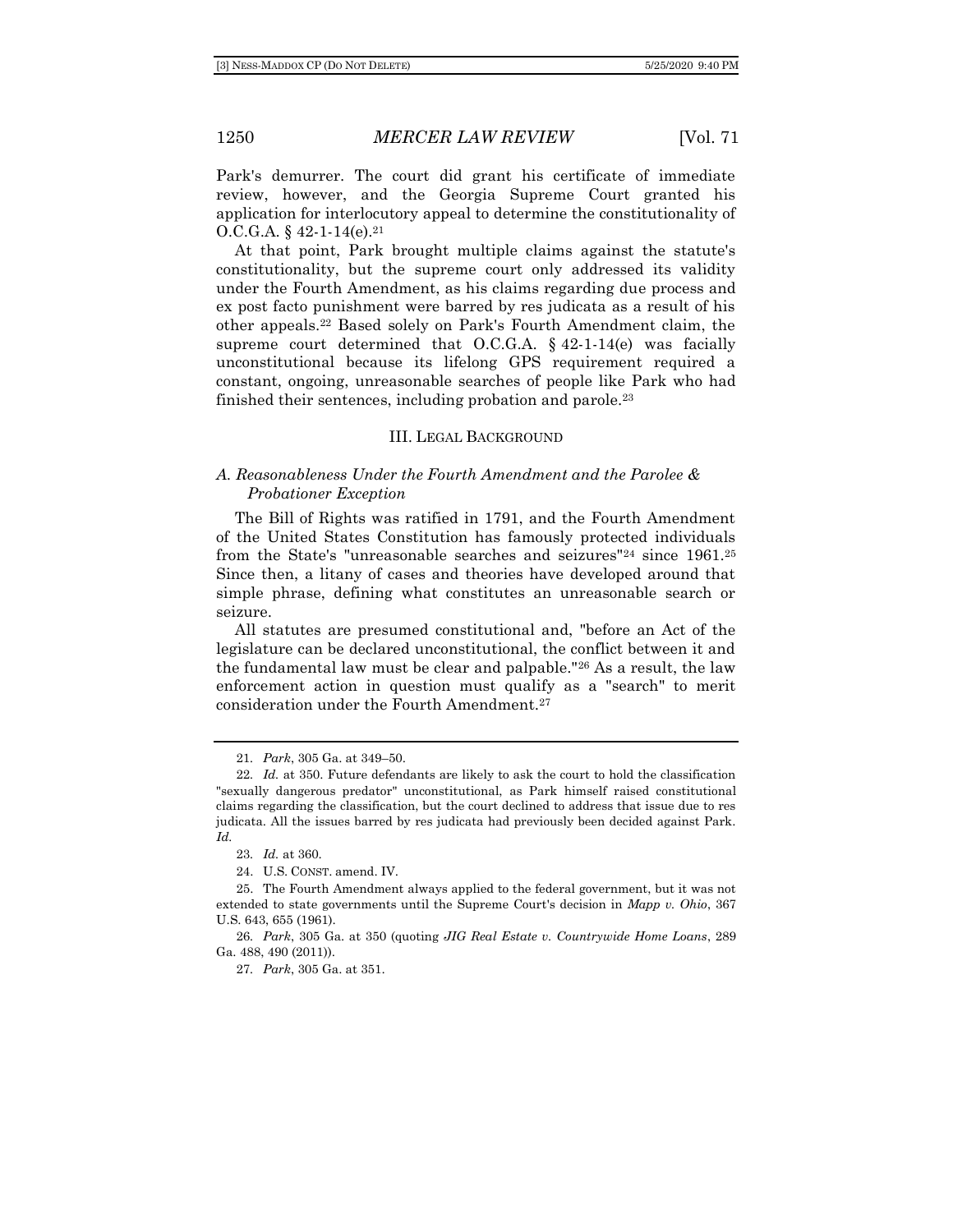In 2015, the Supreme Court of the United States held in *Grady v. North Carolina*<sup>28</sup> that GPS tracking systems which individuals are legally required to wear constitute searches of those individuals, no matter what the government's purpose is in collecting the information.<sup>29</sup> The Court did not hold that such searches are inherently unreasonable, but that, like other searches, the reasonableness of tracking monitor searches "depends on the totality of the circumstances, including the nature and purpose of the search and the extent to which the search intrudes upon reasonable privacy expectations."<sup>30</sup>

In 1997, the Court in *Chandler v. Miller*<sup>31</sup> specified that, to be reasonable, most searches require "individualized suspicion of wrongdoing"—the suspicion of a particular person for a particular act, rather than the general idea that someone may have done something warranting a search.<sup>32</sup> Warrantless searches with the intent (or effect) of pursuing criminal activity without any individual suspicion are, as a general rule, unreasonable.<sup>33</sup> Ten years after *Chandler*, the Supreme Court held that the "gravity of the threat alone cannot be dispositive of questions concerning what means law enforcement officers may employ to pursue a given purpose," meaning that law enforcement officers may not execute suspicionless searches solely on the basis of the seriousness of the potential criminal activity.<sup>34</sup>

Some individuals—specifically parolees and probationers—have a diminished expectation of privacy, and, as a result, are not entitled to the same individualized treatment as other persons.<sup>35</sup> This principal is best articulated in the Supreme Court's 2006 decision in *Samson v. California*, <sup>36</sup> in which the Court held that a condition of a parolee or probationer's release from prison "can so diminish or eliminate a released prisoner's reasonable expectation of privacy that a suspicionless search by a law enforcement officer would not offend the

35*. Griffin v. Wisconsin*, 483 U.S. 868, 874–75 (1987).

36. 547 U.S. 843 (2006).

<sup>28.</sup> 575 U.S. 306 (2015).

<sup>29</sup>*. Id.* at 309–10.

<sup>30</sup>*. Id.* at 310.

<sup>31.</sup> 520 U.S. 305 (1997).

<sup>32</sup>*. Id.* at 313.

<sup>33</sup>*. Indianapolis v. Edmond*, 531 U.S. 32, 44 (2000).

<sup>34</sup>*. Id.* at 42. The idea of individualized suspicion executes a policy of valuing individuals over the state. This requirement protects individuals at the expense of the state's ability to control crime, whereas approaches less concerned with privacy—such as the hypothetical life-long GPS monitoring of parolees—prioritize state needs over individuals' privacy.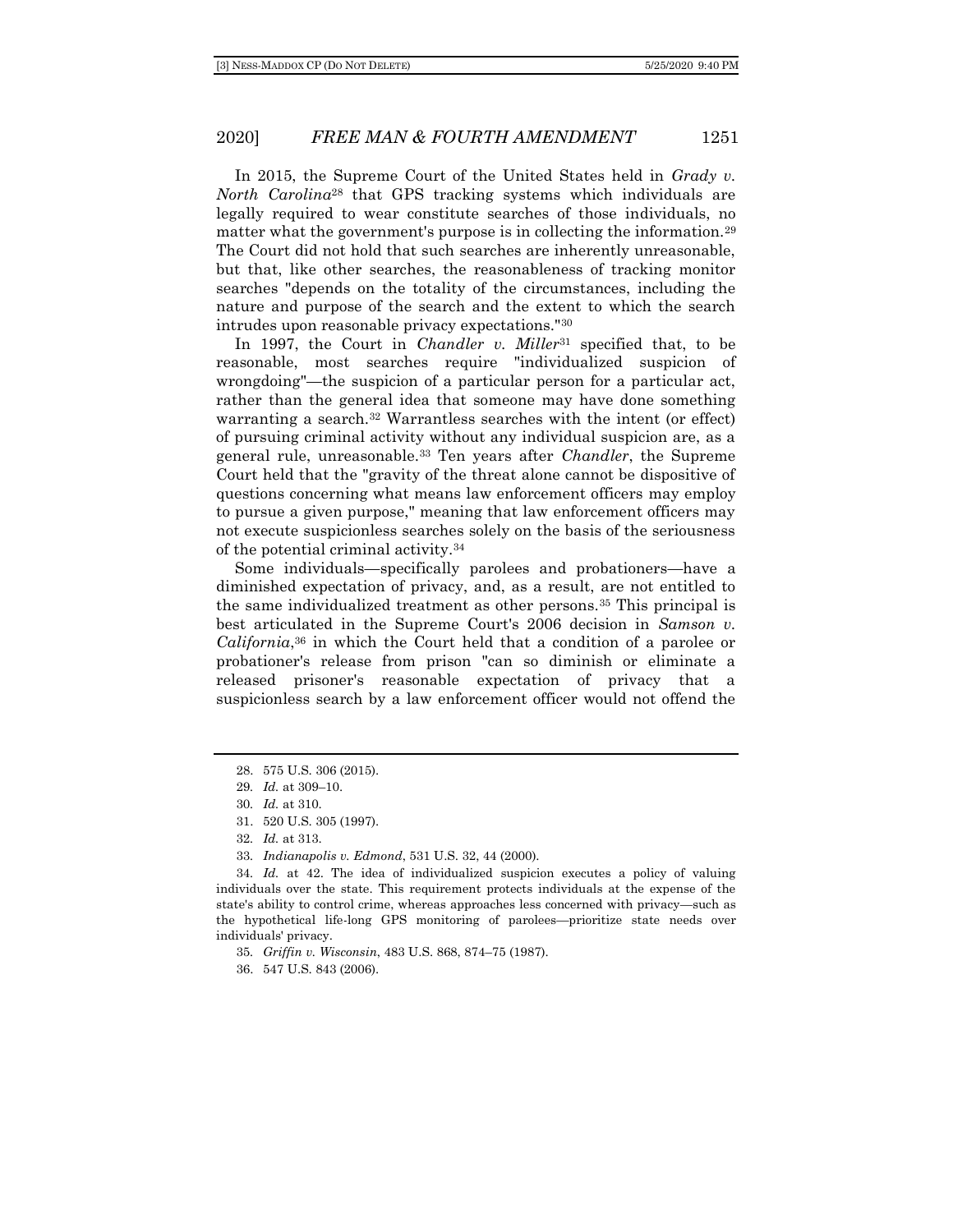Fourth Amendment."<sup>37</sup> This holding was not without its critics, though. Justice Stevens dissented.<sup>38</sup> Joined by Justice Souter and Justice Breyer, Stevens lamented the loss of privacy citizens would face as a result of the majority's decision.<sup>39</sup> Stevens warned that the majority in *Samson* opened the door for "an unprecedented curtailment of liberty" and that the suspicionless searches sanctioned by the decision were "the very evil the Fourth Amendment was intended to stamp out."<sup>40</sup>

The dissenters' forebodings quickly materialized in *Jones v. State*, 41 in which the Georgia Supreme Court held that suspicionless and warrantless searches of probationers and parolees are acceptable when the individual subjected to the search has notice that he or she is subject to warrantless searches as part of a parole arrangement.<sup>42</sup>

The holding in *Samson* helped develop the concept of probationers as quasi-prisoners, with probation being more of an extension of prison than the halfway point to freedom.<sup>43</sup> As the Court articulated in *Griffin v. Wisconsin*, <sup>44</sup> parolees "do not enjoy 'the absolute liberty to which every citizen is entitled, but only . . . conditional liberty properly dependent on observance of special [probation] restrictions.'"<sup>45</sup> Following this line of thinking, the Court further held that if there is a state regulation requiring probationers to submit to warrantless searches, the searches conducted via that regulation do not need to be related to the reason for which the individual being searched is on probation.<sup>46</sup>

- 41. 282 Ga. 784 (2007).
- 42*. Id.* at 787.

43*. Griffin*, 483 U.S. at 874. The Court noted that "[p]robation is simply one point (or, more accurately, one set of points) on a continuum of possible punishments ranging from solitary confinement in the maximum-security facility to a few hours of mandatory community service." *Id.*

- 44. 483 U.S. 868 (1987).
- 45*. Id.* at 874 (quoting *Morrissey v. Brewer*, 408 U.S. 471, 480 (1972)).
- 46*. Griffin*, 483 U.S. at 870–71.

<sup>37</sup>*. Id.* at 847.

<sup>38</sup>*. Id.* at 857 (Stevens, J., dissenting).

<sup>39</sup>*. Id.* at 857–58 (Stevens, J., dissenting).

<sup>40</sup>*. Id.* (Stevens, J., dissenting). The dissent also highlighted the consequences of limiting the expectation of privacy parolees have, arguing that the majority decided "that parolees have no more legitimate an expectation of privacy in their persons than do prisoners." *Id.* at 858. The distance between probationers and prisoners has only become narrower since *Samson* was decided, as the facts behind *Park* illustrate. After Park's initial appeals and before the alleged tampering with the GPS monitor that led to the appeal which is the topic of this article, Park returned to prison, not as the result of an independent crime, but simply as a result of violating his probation. 305 Ga. at 351.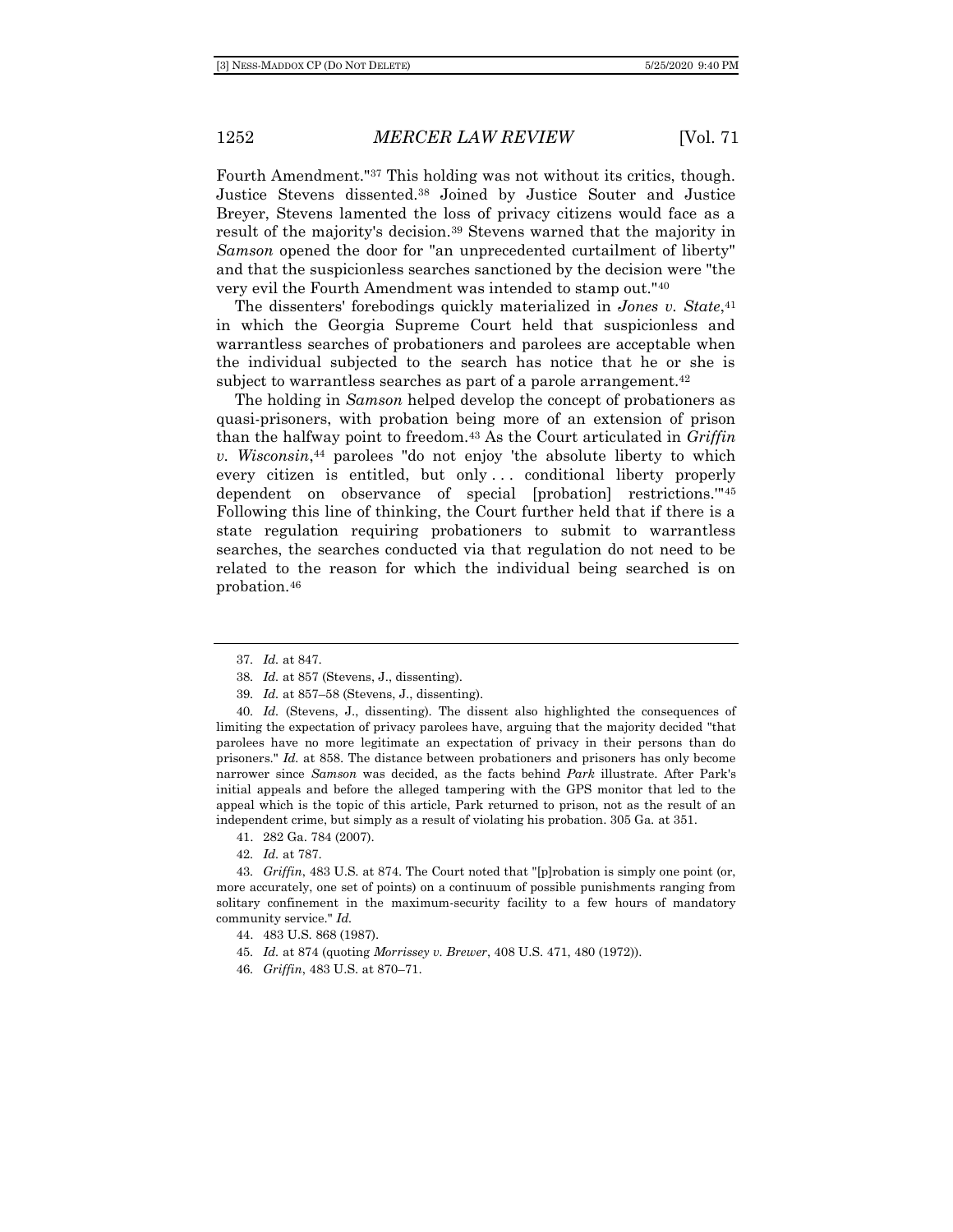Despite the overall leeway law enforcement officers have in executing searches on probationers and parolees, the procedure behind the searches still must be constitutional—in Georgia, the parolees or probationers being searched remain entitled to prior notice of their potential subjection to such searches.<sup>47</sup> Individuals on probation are not inherently subject to warrantless searches by virtue of their probationer status alone, absent notice of potential searches.<sup>48</sup>

#### *B. The "Special Needs" Exception*

Even in the absence of individual suspicion, a search may be reasonable in narrow circumstances when "the privacy interests implicated by the search are minimal, and where an important governmental interest furthered by the intrusion would be placed in jeopardy by a requirement of individualized suspicion . . . ."<sup>49</sup> Known as the "special needs" exception, this category of searches may permit suspicionless searches when three requirements are present. First, the special need at hand must be entirely separate from the general interest of law enforcement.<sup>50</sup> Second, the individual privacy issues of those being searched must be minimal, and finally, the governmental interest executed by the intrusion of privacy would be jeopardized if individualized suspicion were required.<sup>51</sup>

In *Griffin*, the Supreme Court of the United States held that, under this scheme, the operation of the probation system itself can qualify as a special need.<sup>52</sup> On appeal below, the Wisconsin Supreme Court established a rule "that any search of a probationer's home by a probation officer satisfies the Fourth Amendment as long as the information possessed by the officer satisfies a federal 'reasonable grounds' standard."<sup>53</sup> The Supreme Court declined to extend the reasonable grounds standard nationwide but upheld the Wisconsin rule because the regulation itself satisfied the Fourth Amendment.<sup>54</sup> The Court specifically noted that probation is itself a punishment, and because many probationers could just as easily be serving more serious sentences with even less privacy (such as prison sentences),

52. 483 U.S. at 875.

54*. Id.* at 872–73.

<sup>47</sup>*. Jones*, 282 Ga. at 787.

<sup>48</sup>*. Id.* at 787. ("[The defendant's] status as a probationer, standing alone, cannot serve as a substitute for a search warrant."). *Id.* at 788.

<sup>49</sup>*. Skinner v. Ry. Labor Executives' Ass'n*, 489 U.S. 602, 624 (1989).

<sup>50</sup>*. Ferguson v. City of Charleston*, 532 U.S. 67, 84 (2001).

<sup>51</sup>*. Skinner*, 489 U.S. at 624.

<sup>53</sup>*. Id.* at 872.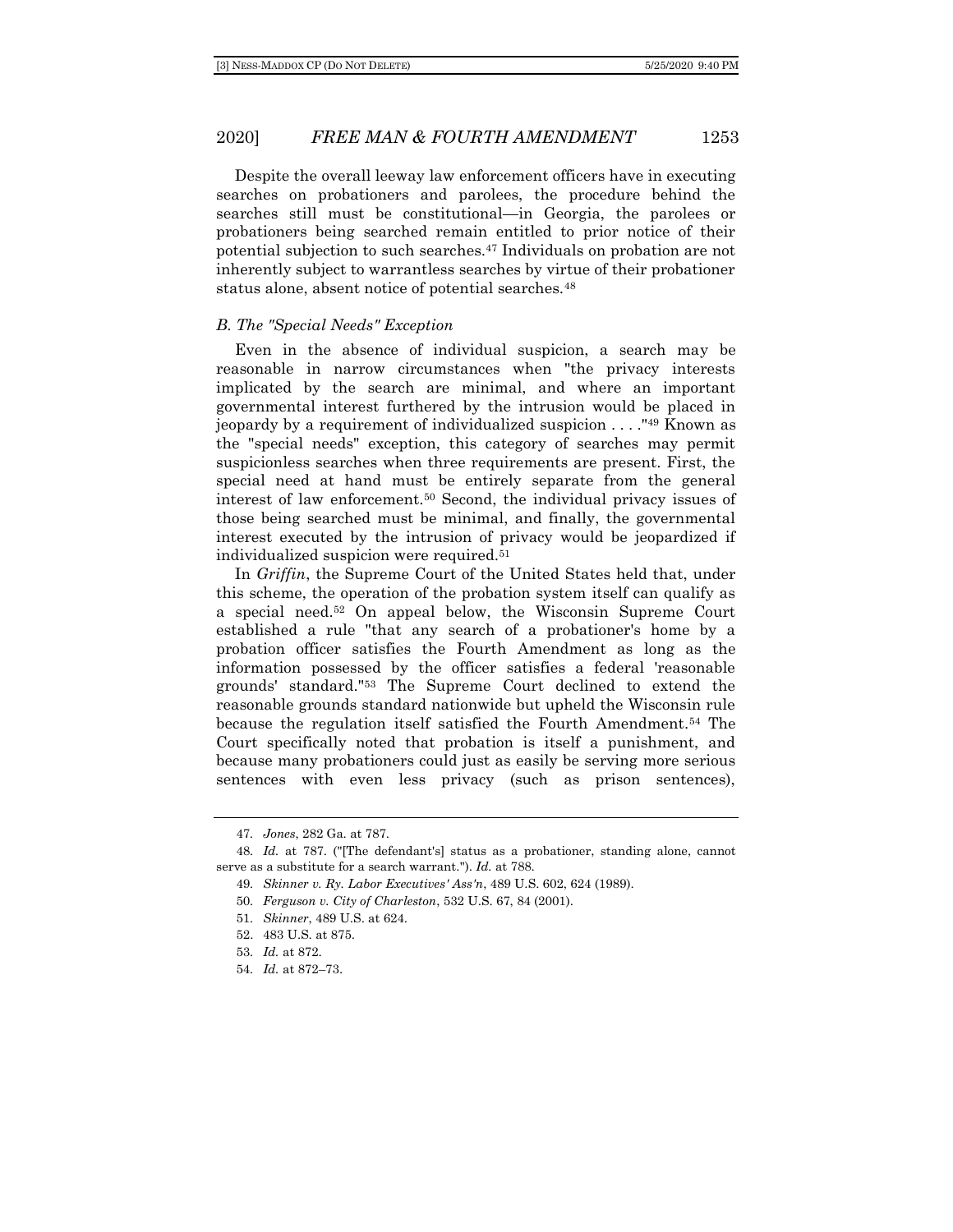probationers should expect significantly less privacy than other citizens.<sup>55</sup> The Court also considered the practical problems the government faces in enforcing probation programs, emphasizing that "[a] warrant requirement would interfere to an appreciable degree with the probation system . . . ." and that the time taken to obtain a warrant "would reduce the deterrent effect that the possibility of expeditious searches would otherwise create."<sup>56</sup> This reasoning set a standard of prioritizing the structure of the criminal punishment system over the individuals serving in it and supposedly reforming from their criminal ways under it.<sup>57</sup>

#### *C. Other Jurisdictions*

States have come to different conclusions regarding the same or similar issues. In 2015, the Michigan Court of Appeals held in *People v. Hallack*<sup>58</sup> that a statute requiring certain sex offenders to wear location tracking devices as part of their lifelong sentences was constitutionally permissible.<sup>59</sup> The court heavily relied on *Grady* and *Samson* and based its decision on the seriousness of crimes of a sexual nature, the state legislature's desire to deter and punish such crimes, and the fact that probationers and parolees have a reduced expectation of privacy.<sup>60</sup> This is exactly the sort of decision the dissenting justices in *Samson* dreaded—the almost complete overhauling of individual rights via the general suspicion of criminal activity to execute law enforcement goals.<sup>61</sup>

The following year, the United States Court of Appeals for the Seventh Circuit in *Balleau v. Wall*<sup>62</sup> analyzed a Wisconsin statute that required sex offenders "released from civil commitment . . . [to] wear a GPS monitoring device [twenty-four] hours a day for the rest of their lives."<sup>63</sup> Unlike the court in *Hallack*, which acknowledged the privacy concerns associated with constant GPS monitoring,<sup>64</sup> the Seventh

58. 310 Mich. App. 555 (2015) (reversed in part on other grounds).

61. 547 U.S. at 860–61 (Stevens, J., dissenting).

62. 811 F.3d 929 (2016).

64*. Hallack*, 310 Mich. App. at 581.

<sup>55</sup>*. Id.* at 874.

<sup>56</sup>*. Id.* at 876.

<sup>57</sup>*. See id.* at 878 ("We think that the probation regime would also be unduly disrupted by a requirement of probable cause.") and 880 ("[I]t is the very assumption of the institution of probation that the probationer is in need of rehabilitation . . . .").

<sup>59</sup>*. Id.* at 559.

<sup>60</sup>*. Id.* at 580–81.

<sup>63</sup>*. Id.* at 931.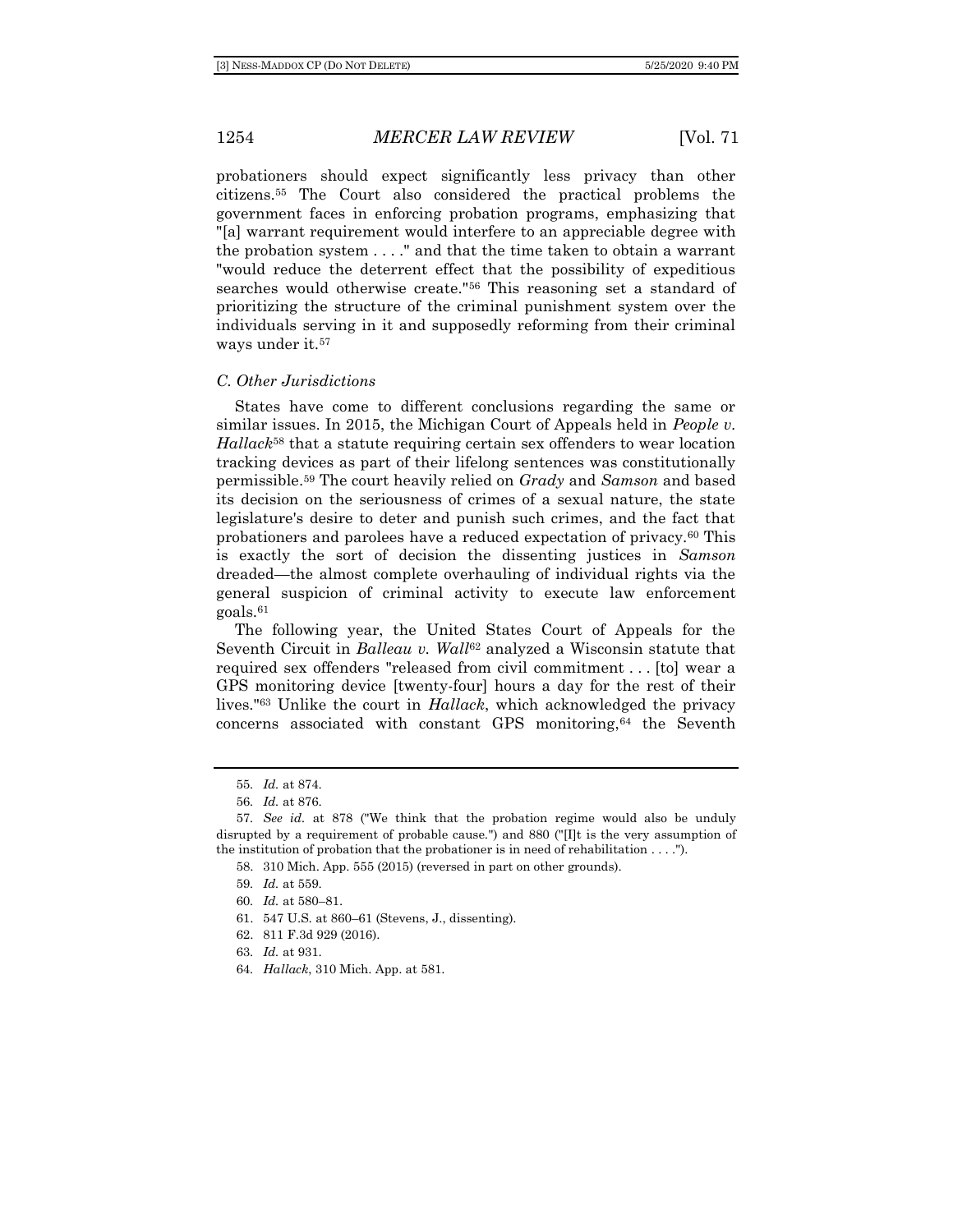Circuit took its understanding of convicted persons' diminished expectation of privacy much further, deciding that the loss of privacy of persons wearing such monitors was "slight" and "incremental."<sup>65</sup> In light of that determination and the perceived societal value of such monitors on convicted sex offenders, the court reversed<sup>66</sup> the district court's holding that the statute was unconstitutional.<sup>67</sup> To the argument that a search warrant should be required to monitor a person's movements via GPS, the court said: "That's absurd."<sup>68</sup>

Conversely, in 2018, the North Carolina Court of Appeals in *State v. Griffin*<sup>69</sup> held that a statute and sentence requiring a defendant to wear a satellite-based monitoring device for thirty years post-conviction<sup>70</sup> violated his Fourth Amendment rights.<sup>71</sup> This was because the same court held in *State v. Grady*, <sup>72</sup> a previous North Carolina case on remand from the Supreme Court, such monitoring devices needed to execute the State's asserted goal of decreasing recidivism rates among sex offenders to satisfy the Fourth Amendment.<sup>73</sup> Without proof from the State "that [satellite-based monitoring] is effective to protect the public from sex offenders," the court reversed the defendant's sentence of wearing such a monitor for thirty years.<sup>74</sup> However, the court appeared unenthusiastic about its decision and emphasized that its

66*. Id.*

67*. Id.* at 931.

68*. Id.* at 936.

73*. Griffin*, 818 S.E.2d at 342.

74*. Id.*

<sup>65</sup>*. Belleau*, 811 F.3d at 936.

<sup>69.</sup> 818 S.E.2d 336 (N.C. Ct. App. 2018).

<sup>70</sup>*. Id.* at 337.

<sup>71</sup>*. Id.* at 342.

<sup>72.</sup> 817 S.E.2d 18 (N.C. Ct. App. 2018). The 2018 decision was not North Carolina's final order in the *Grady* case; it was heard, modified, and affirmed by the North Carolina Supreme Court in 2019. *State v. Grady*, 831 S.E.2d 542, 572 (N.C. 2019). The 2019 decision is discussed in part V of this Article. The case originally came before the North Carolina Supreme Court in 2014. *State v. Grady*, 367 N.C. 523 (N.C. 2014). That decision was appealed and subsequently decided by the United States Supreme Court in 2015. *Grady*, 575 U.S. 306. It is the same case in which the Supreme Court decided that a GPS monitor is a search of an individual, and the judgment was vacated and the case remanded to the Court of Appeals of North Carolina to determine whether the search of that particular defendant was reasonable. *Id.* at 311. In 2018, that court of appeals held that the state failed to prove that the search was reasonable. *Grady*, 817 S.E.2d at 28. The next year, the state supreme court affirmed that holding and expanded the court of appeals' constitutional analysis to apply to all defendants. *Grady*, 831 S.E.2d at 572.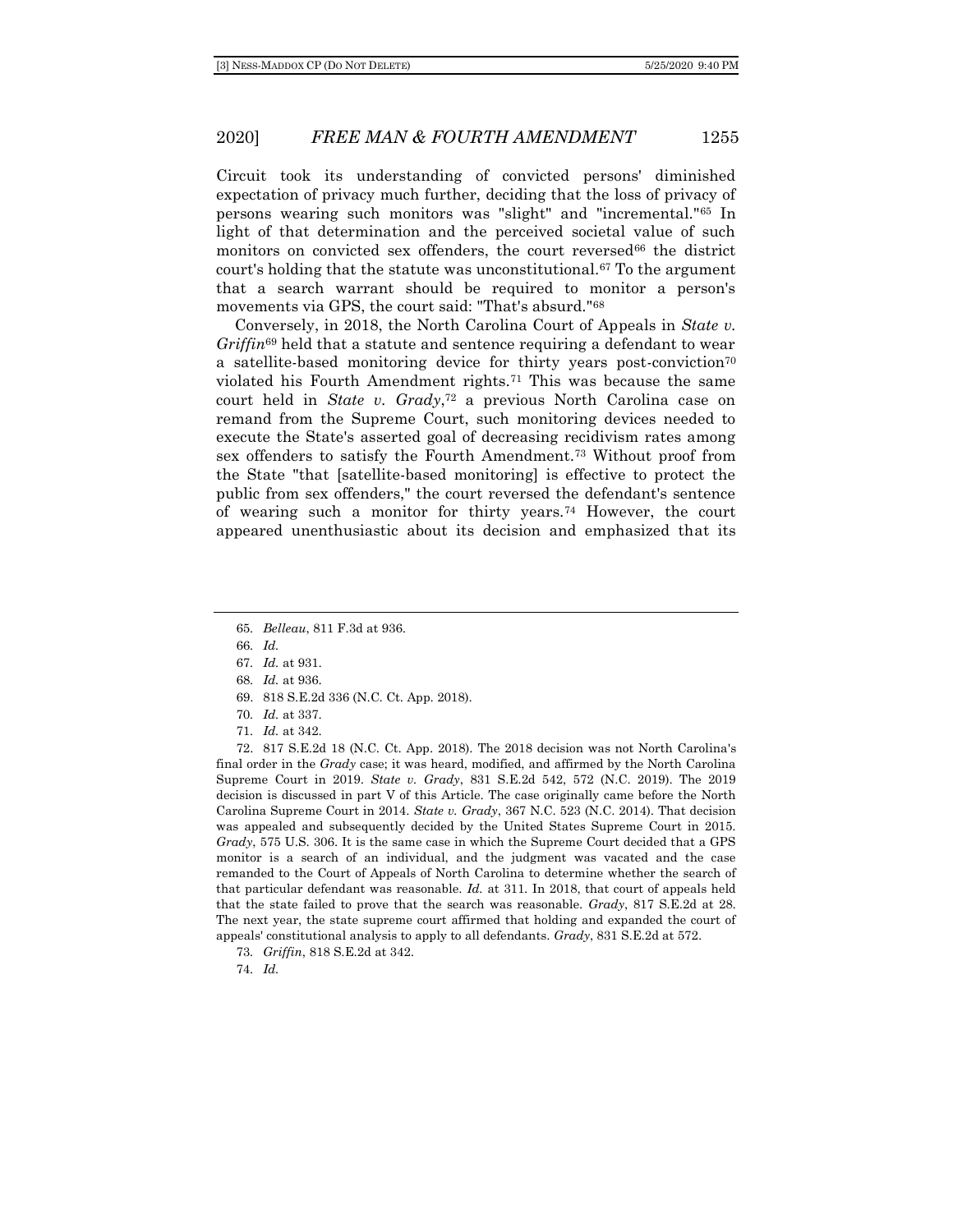prior holding in *Grady* "compel[led]" the reversal of the defendant's sentence.<sup>75</sup>

#### IV. COURT'S RATIONALE

Federal, national, and Georgia legal history left the Georgia Supreme Court to determine whether individuals who served their full sentences have the same expectation of privacy as other citizens not on parole, regardless of administrative classifications. In *Park*, the court held that requiring people who are no longer in prison, on probation, or on parole to wear and pay for GPS monitors on their persons is a facial violation of the Fourth Amendment, no matter how SORRB classified them.<sup>76</sup>

Though parolees may have a diminished expectation of privacy that would make such searches constitutional for them,<sup>77</sup> the court emphasized that exception is strictly limited to parolees.<sup>78</sup> The parolee exception has "no application" to non-parolees and non-probationers and, thus, no application to O.C.G.A.  $\S$  42-1-14(e) to the extent that it requires "[A] lifelong GPS search of individuals, like Park, who *have already served their entire sentences and are no longer on probation or parole*."<sup>79</sup> As a result, the statute was unreasonable absent the special needs exception.<sup>80</sup>

The court further held that the special need exception to the Fourth Amendment does not apply to this situation.<sup>81</sup> In applying both parts of the *Knights* and *Skinner* test, the court determined that O.C.G.A. § 42-1-14(e) failed the first part of the test because the statute did not limit the use of the data to any particular type of crime, $82$  which indicated that it was intended for improper general law enforcement purposes.<sup>83</sup> The court emphasized that, even if the statute was enacted with the laudable goal of decreasing recidivism, that objective was insufficiently "divorced from the State's general interest in law enforcement" to satisfy the first part of the test.<sup>84</sup> The statute failed the second part of the test, which requires that "the privacy interests

75*. Id.* 76. 305 Ga. at 360. 77*. Id.* at 354. 78*. Id.* 79*. Id.* 80*. Id.* at 355. 81*. Id.* at 358. 82*. Id.* at 356–57. 83*. Id.*

84*. Id.* at 356 (quoting *Ferguson*, 532 U.S. at 79).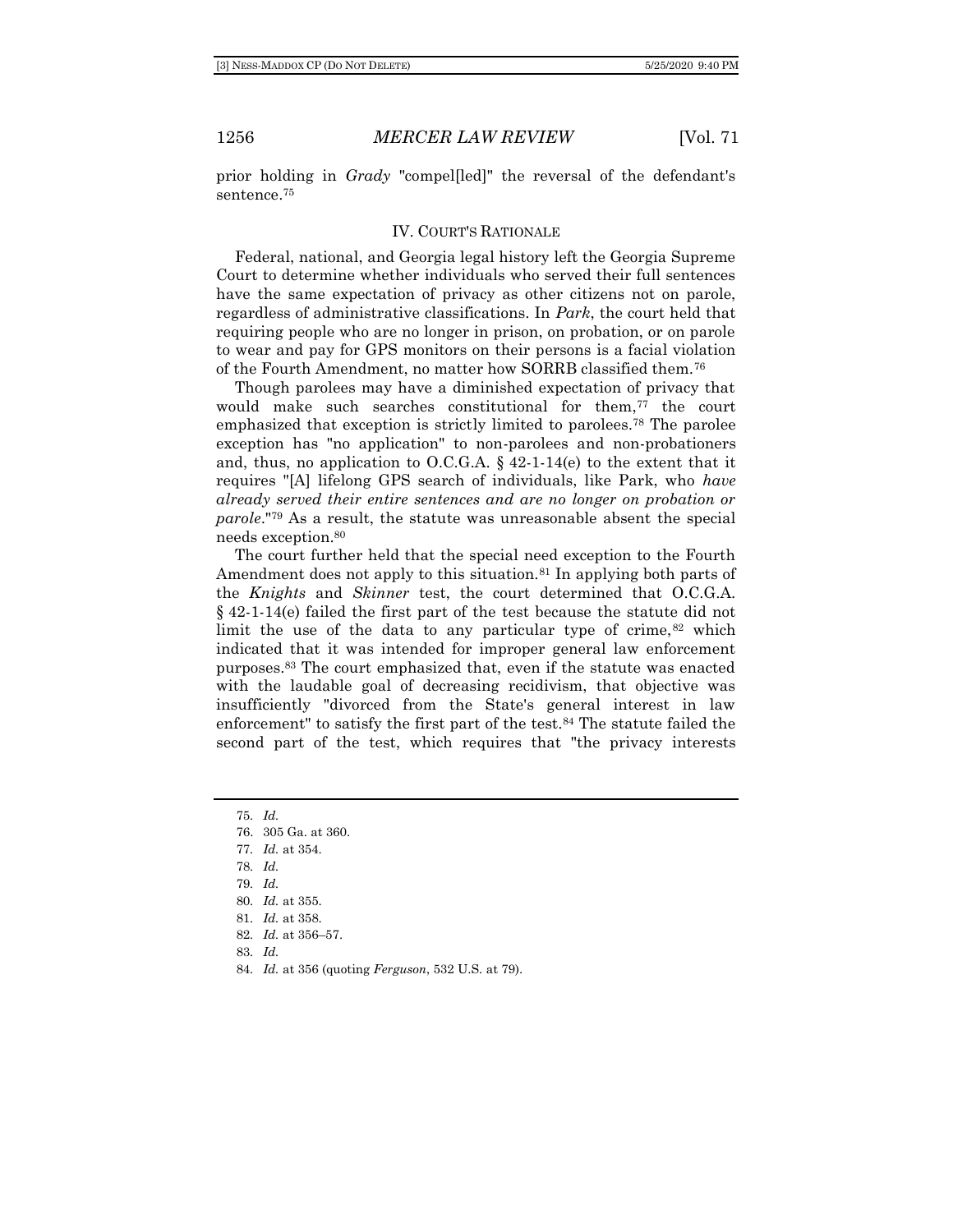implicated by the search are *minimal* ...."<sup>85</sup> Because the statute authorized ongoing searches of individuals who had already served their sentences in their entirety, the privacy interests were "by no means minimal" and "the statute [could] not be classified as a *reasonable* 'special needs' search."<sup>86</sup>

Justice Blackwell wrote a concurrence (joined by Justice Boggs, Justice Bethel, and Judge Padgett) emphasizing an important implication of the majority opinion: if the Georgia legislature so desires, it can "put the same policy into practice" through different administrative and sentencing guidelines.<sup>87</sup> The concurring justices noted that Georgia law already permits sentences of life imprisonment or imprisonment followed by lifelong probation for those convicted of certain sexual offenses.<sup>88</sup> Following this line of logic, the justices specified that nothing in the majority decision questioned the constitutionality of those sentencing guidelines and that, if the legislature so desires, it may simply expand the requirements for other convicted persons.<sup>89</sup> The concurring justices' solution, then, would put individuals in Park's position on parole or in prison for life to make the exact same tracking system constitutionally permissible.<sup>90</sup>

#### V. IMPLICATIONS

#### *A. Park as a Template for Other Jurisdictions*

In March of 2019, just twenty-four days after the *Park* decision was published, the Massachusetts Supreme Court released its decision in *Commonwealth v. Feliz*, <sup>91</sup> with a holding similar to that in North Carolina's *Griffin* case but for reasons opposite of that case and *Hallack*. <sup>92</sup> In *Feliz*, the court acknowledged that probationers have a

<sup>85</sup>*. Park*, 305 Ga. at 358 (quoting *Chandler*, 520 U.S. at 314) (emphasis in *Park*).

<sup>86</sup>*. Park*, 305 Ga. at 358. The majority's rigorous application of the Supreme Court's test highlights a strong interest in protecting individual privacy, even (perhaps especially) at the expense of crime prevention and control. As there is no dissenting opinion, it appears safe to say that none of the justices disagree with this application of the test. However, as discussed below in this Article, Justice Blackwell's concurrence notes the legislature's ability to amend the statute to comply with the holding without offering convicted persons any more privacy—and even further limiting their privacy via longer parole and probation requirements. *Id.* at 361 (Blackwell, J., concurring).

<sup>87</sup>*. Id.* at 361 (Blackwell, J. concurring).

<sup>88</sup>*. Id.* at 361.

<sup>89</sup>*. Id.* at 362.

<sup>90</sup>*. Id.*

<sup>91.</sup> 119 N.E.3d 700 (Mass. 2019).

<sup>92</sup>*. Id.* at 711–12.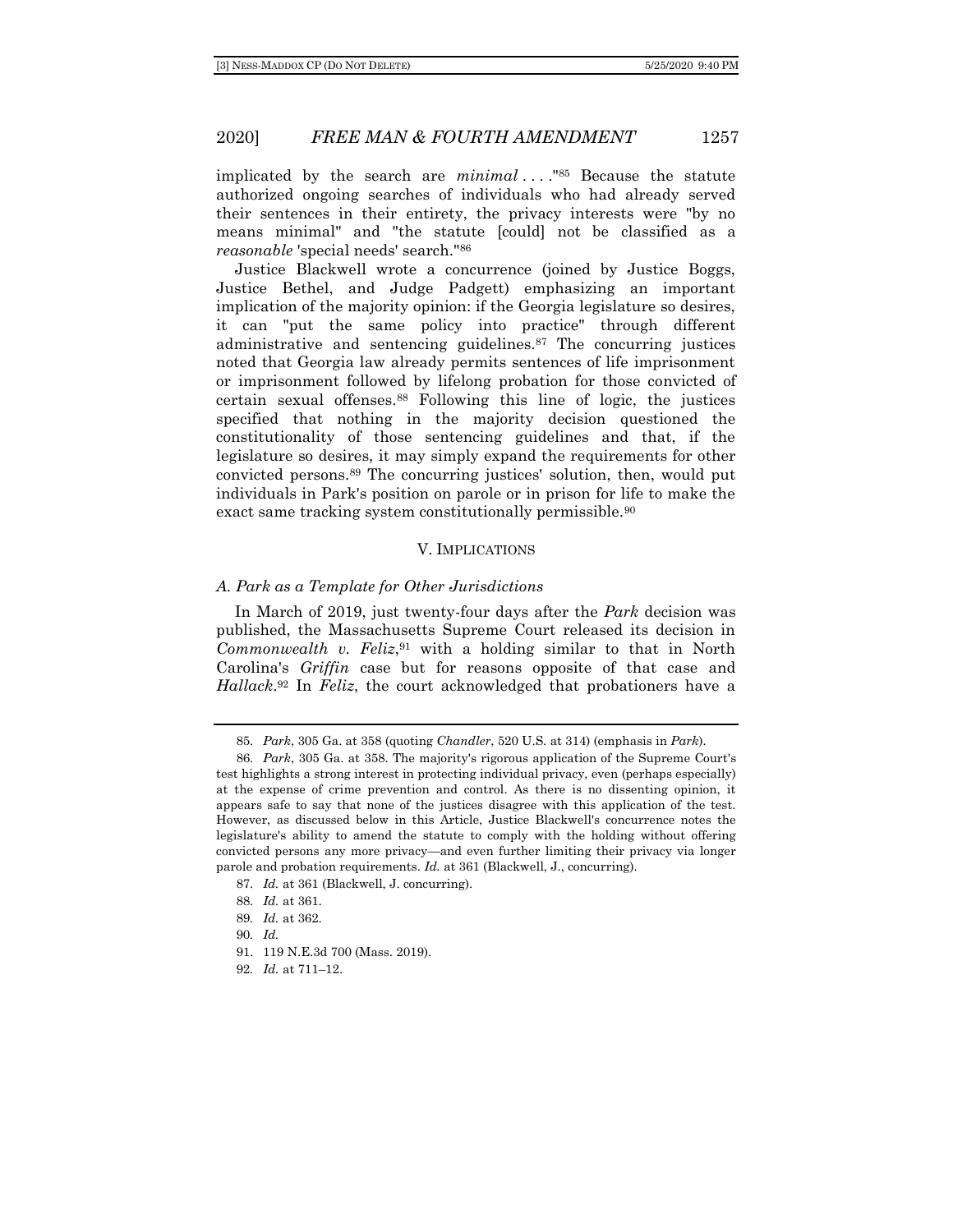diminished expectation of privacy compared to other citizens but that the diminished expectation does not extinguish all their Fourth Amendment rights.<sup>93</sup> In light of their remaining rights to privacy, probationers in Massachusetts, under the Massachusetts Declaration of Rights,<sup>94</sup> are still entitled to "individualized determination[s] of reasonableness."<sup>95</sup> This requirement of individualized suspicion supplants the other potential requirement of probationers being subject to the "[m]andatory, blanket imposition of GPS monitoring" the statute in question imposed.<sup>96</sup>

Most recently, in August of 2019, the North Carolina Supreme Court published a decision on the earlier *Grady* case upon which *Griffin* relied.<sup>97</sup> In that decision, the supreme court finalized the rule that convicted individuals who are no longer on probation or parole "and who have not been classified as ... sexually violent predator[s]" may not be required to submit to lifetime GPS monitoring.<sup>98</sup> In North Carolina, then, there is a new rule that strives to honor both Fourth Amendment rights and administrative classifications intended to protect the public: individuals who have completed their entire sentences and escaped long-term negative classification are free from ongoing punishment, while those catalogued as "predators" have forfeited some of their rights permanently.<sup>99</sup>

## *B. Future Developments in Fourth Amendment Rights for Convicted Persons*

In light of the other cases discussing the same issue, *Park* falls somewhere in the middle of the national spectrum of case law on this topic. The court expressly rejected the reasoning in *Balleau* because, no matter the administrative category into which individuals are placed after serving their sentences, those "who have served the entirety of their criminal sentences do *not* have a diminished expectation of privacy . . . ."<sup>100</sup> As a result, the Georgia Supreme Court was unconvinced that the eventual opportunity to escape GPS monitoring

99*. Id.*

<sup>93</sup>*. Id.* at 711.

<sup>94.</sup> ALM CONST. Pt. 1, Art. XIV.

<sup>95</sup>*. Feliz*, 119 N.E.3d at 710.

<sup>96</sup>*. Id.* at 710.

<sup>97</sup>*. State v. Grady* 831 S.E.2d 542 (N.C. 2019). The relationship between this *Grady* opinion and the 2015 Supreme Court decision on the same case is discussed *supra* note 69.

<sup>98</sup>*. Id.* at 568–69.

<sup>100</sup>*. Park*, 305 Ga. at 360 n.7.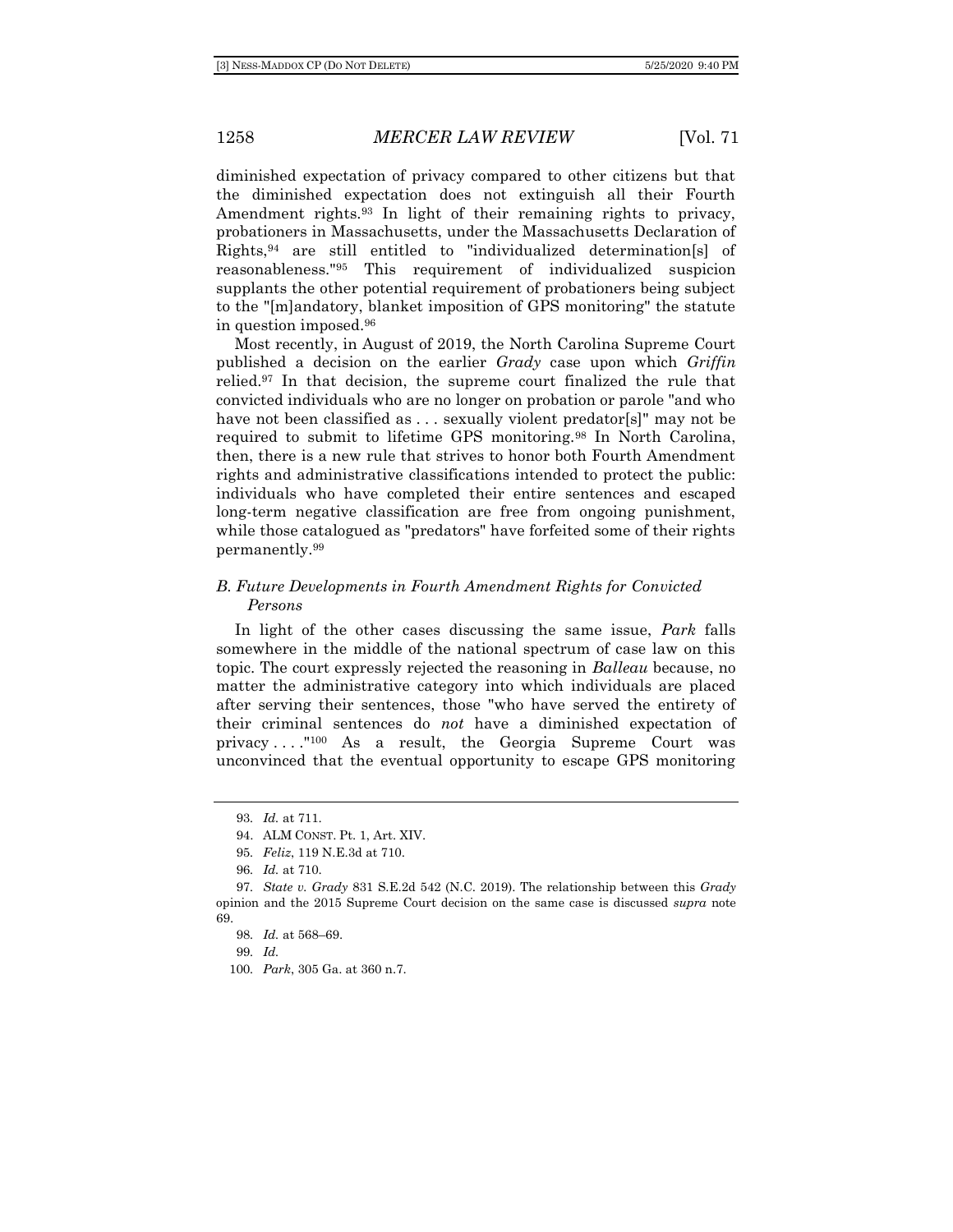requirements via reclassification would render reasonable an otherwise unreasonable search.<sup>101</sup>

In comparison to *Balleau*, the holding in *Park* is fairly individualistic in that it protects persons no longer serving their sentences rather than prioritizing the legal system in which they were once involved (as the Supreme Court endorsed in *Griffin*).<sup>102</sup> However, were O.C.G.A. § 42-1-14(e) slightly different and if it more closely resembled the law at issue in *Hallack*, it appears likely that the Georgia Supreme Court would have upheld its validity, especially since Justice Blackwell's concurrence says almost exactly that.<sup>103</sup>

Compared to *Park*, the holdings in North Carolina's recent *Griffin* and *Grady* cases appear to value states' priorities over their citizens as individuals. This implication exists partially because the holding in *Griffin* hinged on a North Carolina-specific interpretation of the Fourth Amendment that requires evidence to prove that the search in question effectively serves the State's stated interest in that search.<sup>104</sup> In *Grady*, the North Carolina Supreme Court specifically declined to extend full Fourth Amendment rights to those under administrative classification similar to Park's.<sup>105</sup>

Similarly, though the court in *Feliz* reached the same result and discussed important federal case law, the turning point in that case was reached through state law.<sup>106</sup> The main difference between that court's application of the law and the court in *Park* is the Massachusetts court's emphasis on the individualized suspicion of wrongdoing which, though discussed in United States Supreme Court cases, is especially important in the Massachusetts Declaration of Rights.<sup>107</sup> Without a similar state article specifically requiring individualized suspicion when searches involve privacy interests that are not minimal, the court in *Park* interpreted federal law similarly and reached the same final conclusion.<sup>108</sup>

One major difference between *Park* and *Feliz* is the courts' emphasis on either the individuals experiencing the sentences or the collective

- 106. 119 N.E.3d at 710.
- 107*. Id.*, *see* ALM CONST. Pt. 1, Art. XIV.
- 108. 305 Ga. at 360.

<sup>101</sup>*. Id.*

<sup>102.</sup> 483 U.S. at 875–76.

<sup>103</sup>*. Park*, 305 Ga. at 361–62. ("[N]othing in our decision prevents the General Assembly from requiring a sentencing court in the worst cases to require GPS monitoring as a condition of permitting a sexual offender to serve part of a life sentence on probation." (Blackwell, J., concurring)). *Id.* at 361.

<sup>104</sup>*. Griffin*, 818 S.E. at 342.

<sup>105.</sup> 831 S.E.2d at 567–68.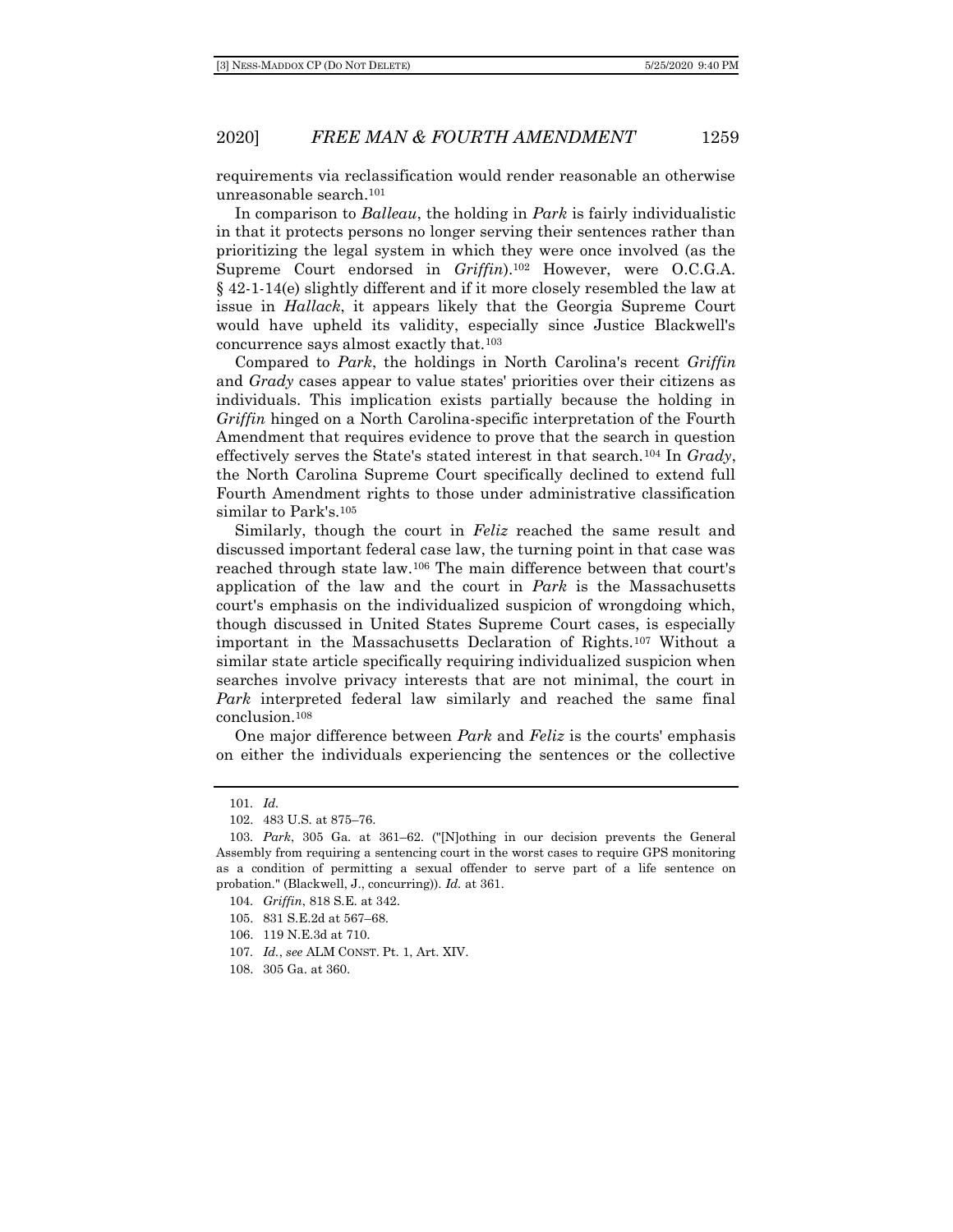benefits and losses associated with them. These cases indicate the two directions in which long-term satellite monitoring requirements will likely develop. Under decisions following the holding in *Park*, any long-term GPS monitoring requirement will probably be upheld as constitutional so long as the person subjected to it is still serving a sentence of some sort and the monitoring system is a requirement of that sentence. Other decisions may focus more on the federal (or state) history of emphasis on individualized suspicion and have holdings similar to *Feliz*, choosing to require an inspection of the individual circumstances to decide whether or not long-term tracking is appropriate.<sup>109</sup>

#### *C. The Eighth Amendment: Another Route for Defendants*

The majority in *Park* briefly mentioned a significant issue largely undiscussed in Park's defense: the massive cost each individual sentenced under O.C.G.A. § 42-1-14 would have to pay over the course of their lives.<sup>110</sup> Because this statute required long-term payment for the GPS service, it would inevitably raise serious issues for people simply unable to pay the fee.<sup>111</sup> The court speculated that a lack of payment would lead to an issue with another statutory provision that no individual may "knowingly and without authority . . . circumvent[] the operation of an electronic monitoring device" but did not address the potential for Eighth Amendment<sup>112</sup> claims against the statute.<sup>113</sup> Were the General Assembly to pass legislation that, as the concurrence suggested, "put the same policy into practice,"<sup>114</sup> the potential would remain for defendants to argue that the lifelong fine imposed violates the Eight Amendment's prohibition against "excessive fines."<sup>115</sup> The closest the court got to reaching this potential issue was to point out that the State did not cite any precedent in Georgia "for making citizens pay for the State to search them."<sup>116</sup>

#### *D. Freedom, Imprisonment, and the National Conscience*

All these cases explore the relationship between those who are free and those who are not—and the holding in *Park* underscores that

- 112. U.S. CONST. amend. VIII.
- 113*. Park*, 305 Ga. at 361 n.8 (quoting O.C.G.A. § 16-7-29(b)).
- 114*. Id.* at 361 (Blackwell, J., concurring).
- 115*.* U.S. CONST. amend. VIII.

<sup>109.</sup> 119 N.E.3d at 710.

<sup>110</sup>*. Park*, 305 Ga. at 360 n.8.

<sup>111.</sup> O.C.G.A. § 42-1-14(e).

<sup>116</sup>*. Id.* at 361 n.8.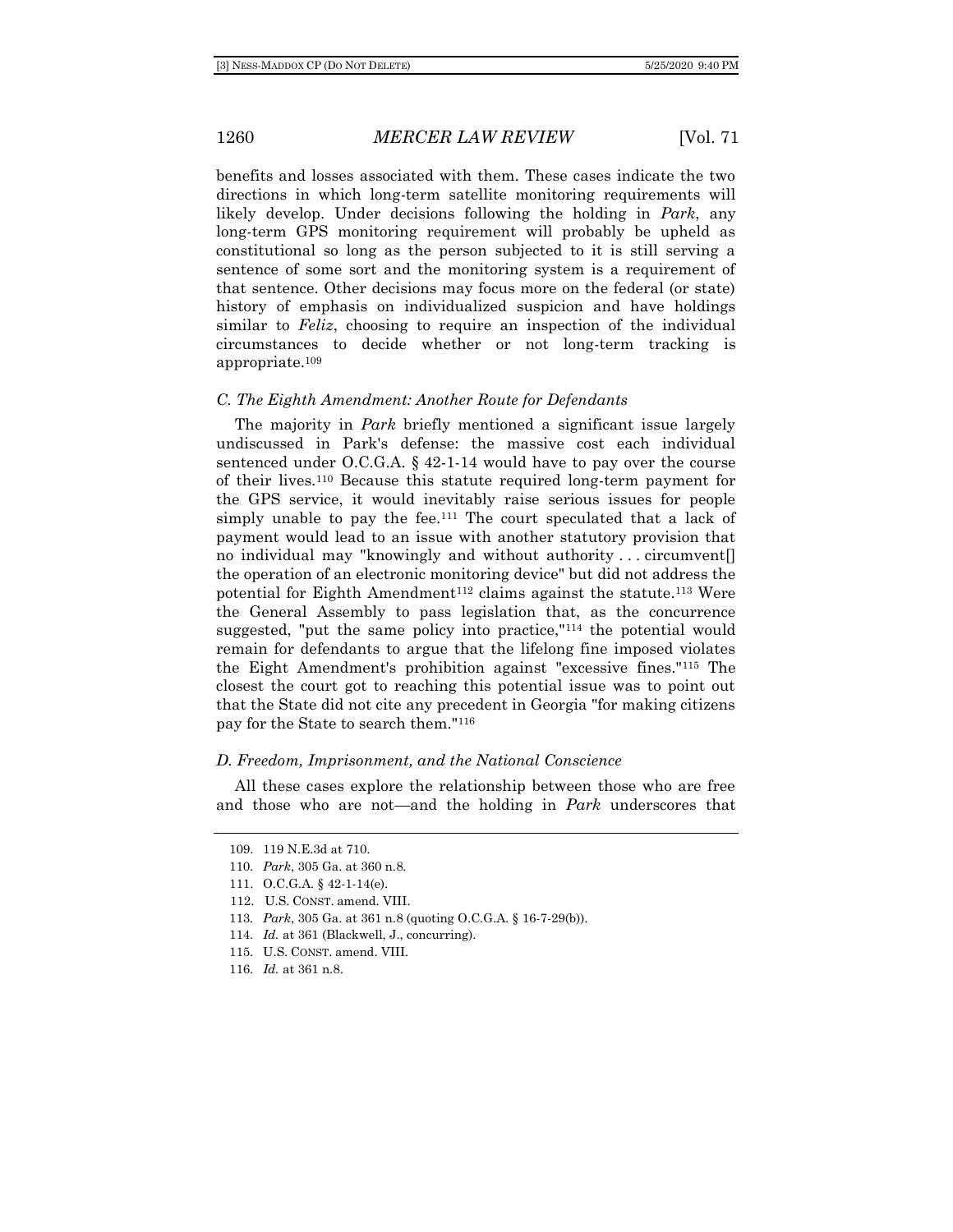difference. We may commonly imagine that the difference between prison and probation is almost as significant as the difference between prison and freedom, but this case draws probationers, parolees, and prisoners closer together, affirming the significant legal divide between people who have served their sentences and those who have not, whether or not an individual completes his or her sentence outside a physical prison.

At the end of the decision in *Park*, the concurrence gave the legislature not just a roadmap, but a free taxi to the final destination of forcing convicted individuals to wear—and pay for—GPS tracking devices for the rest of their lives post-sentencing.<sup>117</sup> Justice Blackwell went so far as to suggest that the General Assembly may codify life parole or prison sentences for all individuals deemed sexually dangerous predators and referred to specific instances in the Official Code of Georgia where the legislature has passed statutes with similar provisions and the supreme court has not struck them down.<sup>118</sup>

In cases subsequent to *Park*, primarily *Grady* and *Feliz*, state courts have grappled with the same issue and made decisions putting *Park* squarely in the middle of the current national trajectory on punishing individuals who have already served their sentences. *Feliz* determined that individuals convicted of nonviolent sexual offenses Massachusetts do not have to worry about lifelong GPS tracking without individualized evaluations of their situations.<sup>119</sup> At this end of the spectrum, the difference between the free and those still serving their sentence is stark, and the Fourth Amendment rights of convicted persons are protected even if, after thirty years, they have not completed their full sentences.<sup>120</sup>

Under *Grady*, however, only a narrow group of people are guaranteed to be protected from permanent tracking devices—convicted individuals are exempt from lifelong satellite-based monitoring only if they were not convicted of violent sexual acts, convicted of sexual acts with certain minors, or branded with a certain administrative classification.<sup>121</sup> This holding smudges the line between those still serving their sentences and those who have completed theirs while strengthening the bars around an entirely different category of people: those who have served

<sup>117</sup>*. Id.* at 361–62 (Blackwell, J., concurring).

<sup>118</sup>*. Id.* at 361 (Blackwell, J., concurring) (citing O.C.G.A. § 17-10-6.1(b)(2) (2019) and O.C.G.A. § 42-8-35(a)(14) (2019)).

<sup>119.</sup> 119 N.E.3d at 710.

<sup>120</sup>*. Griffin*, 818 S.E.2d at 342.

<sup>121</sup>*. Grady*, 831 S.E.2d at 570.